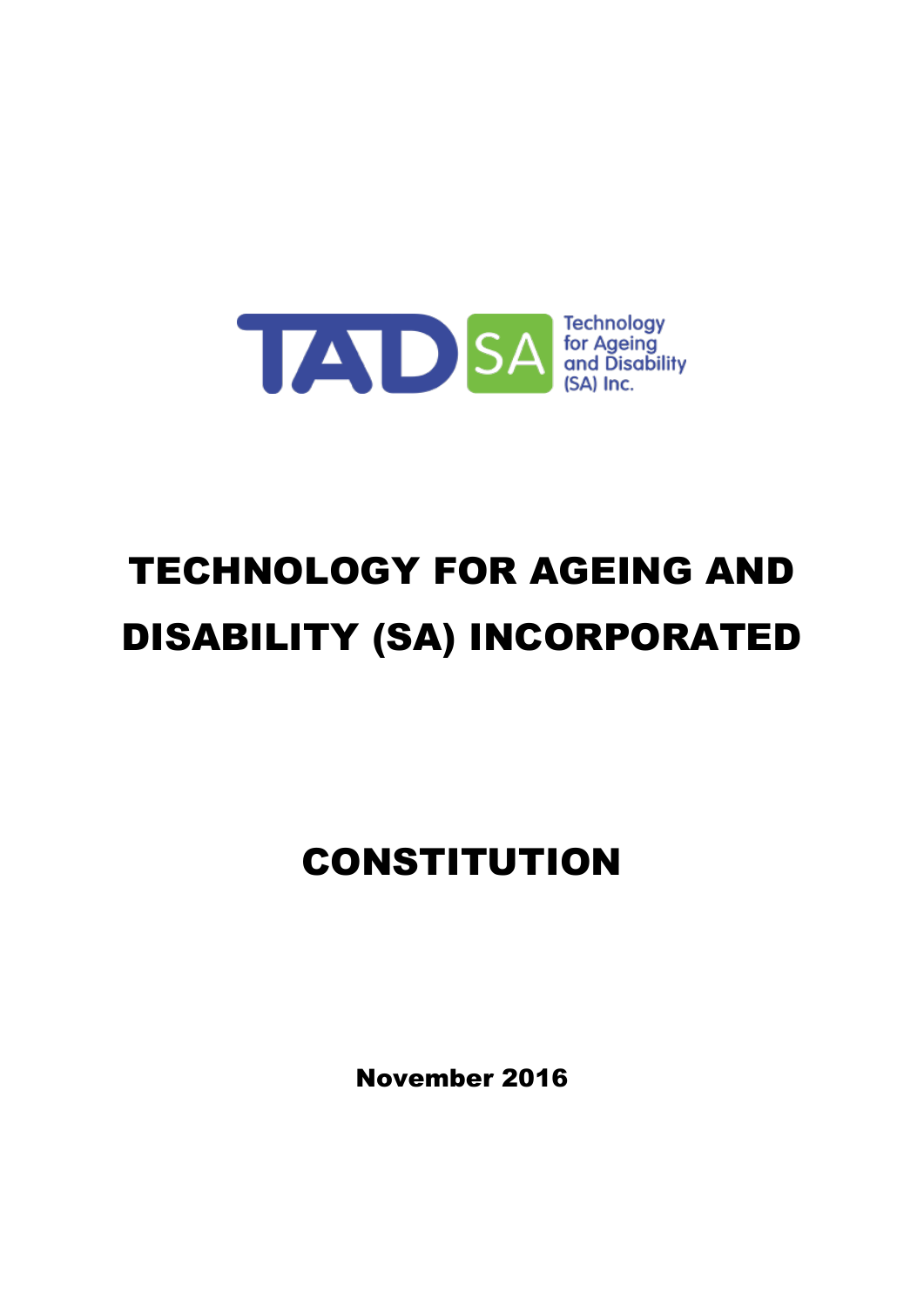| <b>Contents</b>                               | Page           |
|-----------------------------------------------|----------------|
| <b>NAME</b>                                   | 1              |
| DEFINITIONS AND INTERPRETATION                | $\mathbf 1$    |
| <b>OBJECTS</b>                                | $\overline{2}$ |
| <b>POWERS</b>                                 | $\overline{2}$ |
| <b>MEMBERSHIP</b>                             | 3              |
| SUSPENSION AND CESSATION OF MEMBERSHIP        | 3              |
| <b>BOARD POWERS AND DUTIES</b>                | 5              |
| <b>AUDITOR</b>                                | 8              |
| <b>PUBLIC OFFICER</b>                         | 9              |
| <b>GENERAL MEETINGS</b>                       | 9              |
| <b>VOTING</b>                                 | 10             |
| <b>MINUTES OF MEETINGS</b>                    | 10             |
| AMENDMENT OF CONSTITUTION                     | 11             |
| <b>FINANCES AND PROPERTY</b>                  | 11             |
| <b>DISSOLUTION</b>                            | 11             |
| DEDUCTIBLE GIFT RECIPIENT STATUS              | 11             |
| <b>TRANSITIONAL PROVISIONS</b>                | 12             |
| <b>COMMON SEAL</b>                            | 12             |
| REGULATIONS FOR MEMBERSHIP OF THE ASSOCIATION | 12             |
| OPPRESSIVE OR PREJUDICIAL CONDUCT             | 12             |
| PRESUMPTION OF VALIDITY                       | 13             |
| <b>REGULATIONS FOR MEMBERSHIP</b>             | 14             |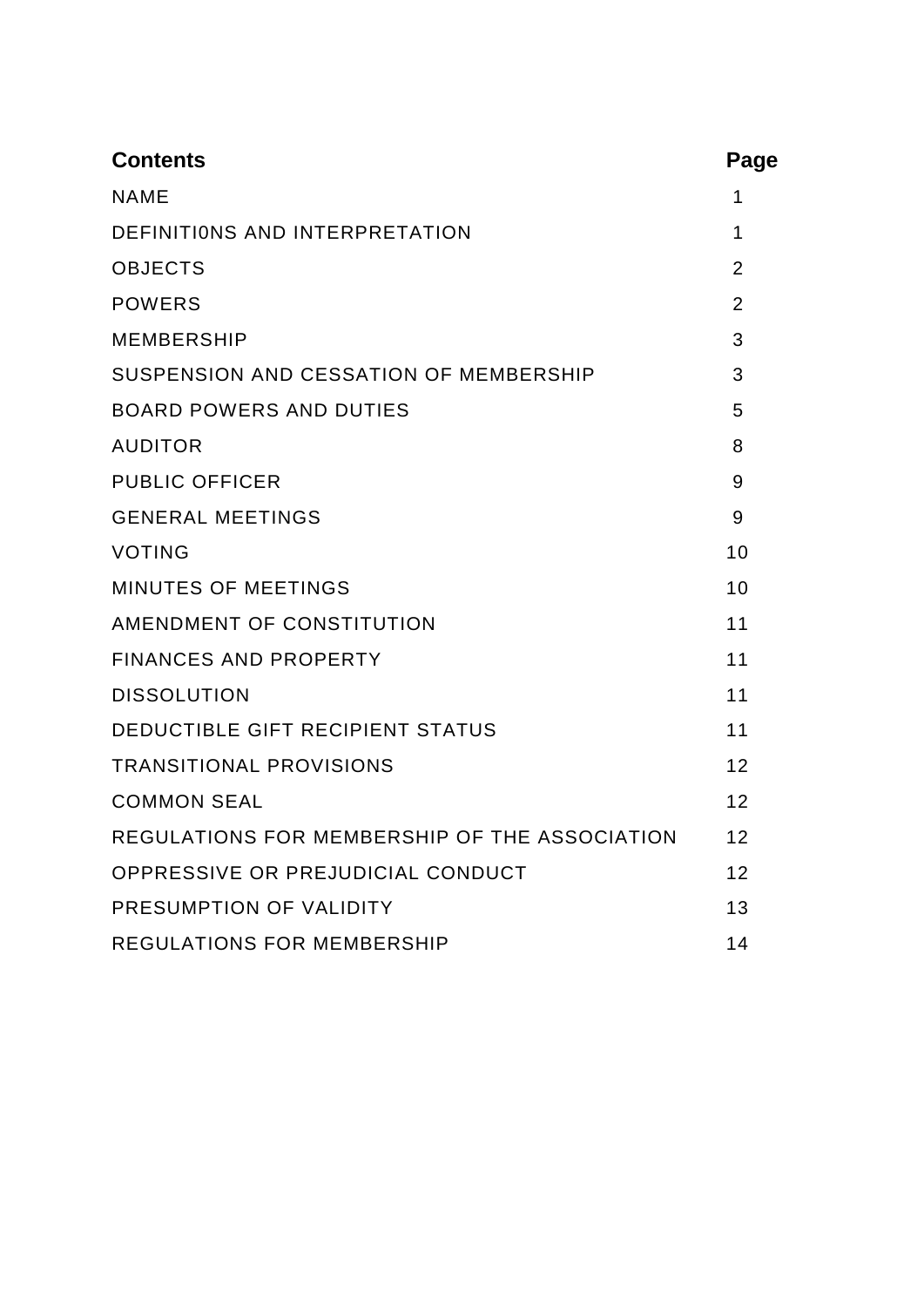## **CONSTITUTION OF TECHNOLOGY FOR AGEING AND DISABILITY (SA) INCORPORATED**

#### 1. NAME

The name of the Association shall be Technology for Ageing and Disability (SA) Incorporated and hereinafter called "the Association."

#### 2. DEFINITIONS AND INTERPRETATION

#### 2.1. Definitions

In this Constitution the following terms have the following meanings unless the context otherwise requires:

**Act** means the Associations Incorporations Act 1985;

**Association** means Technology for Ageing and Disability (SA) Incorporated;

**Board Members** means the Board of Directors of the Association;

**Business day** means any day other than a Saturday, a Sunday or a public holiday observed in the City of Adelaide;

**Chief Executive Officer** means the Chief Executive Officer of the Association;

**Eligible Member** means a member of a category prescribed by the Board as entitled to attend and vote at meetings of members;

**Member** means a member of the Association;

**Membership** means membership of the Association;

**Notice** means any form of written and electronic communication;

**Person** includes a natural person, an incorporated body or an unincorporated partnership or association;

**Special resolution** has the same meaning as in the Act.

#### 2.2. Interpretation

In this Constitution:

- 2.2.1. headings are for convenience only and do not affect interpretation unless the context otherwise requires;
- 2.2.2. the singular includes the plural;
- 2.2.3. one gender includes all genders;
- 2.2.4. a reference to any legislation includes an amendment or re-enactment of it, any legislation substituted for it and any regulations and statutory instruments made under it; and
- 2.2.5. a reference to a Clause is to a clause of this Constitution.
- 2.3. The Board is the sole authority for the interpretation of this Constitution and the decision of the Board on any question of interpretation or on any matter affecting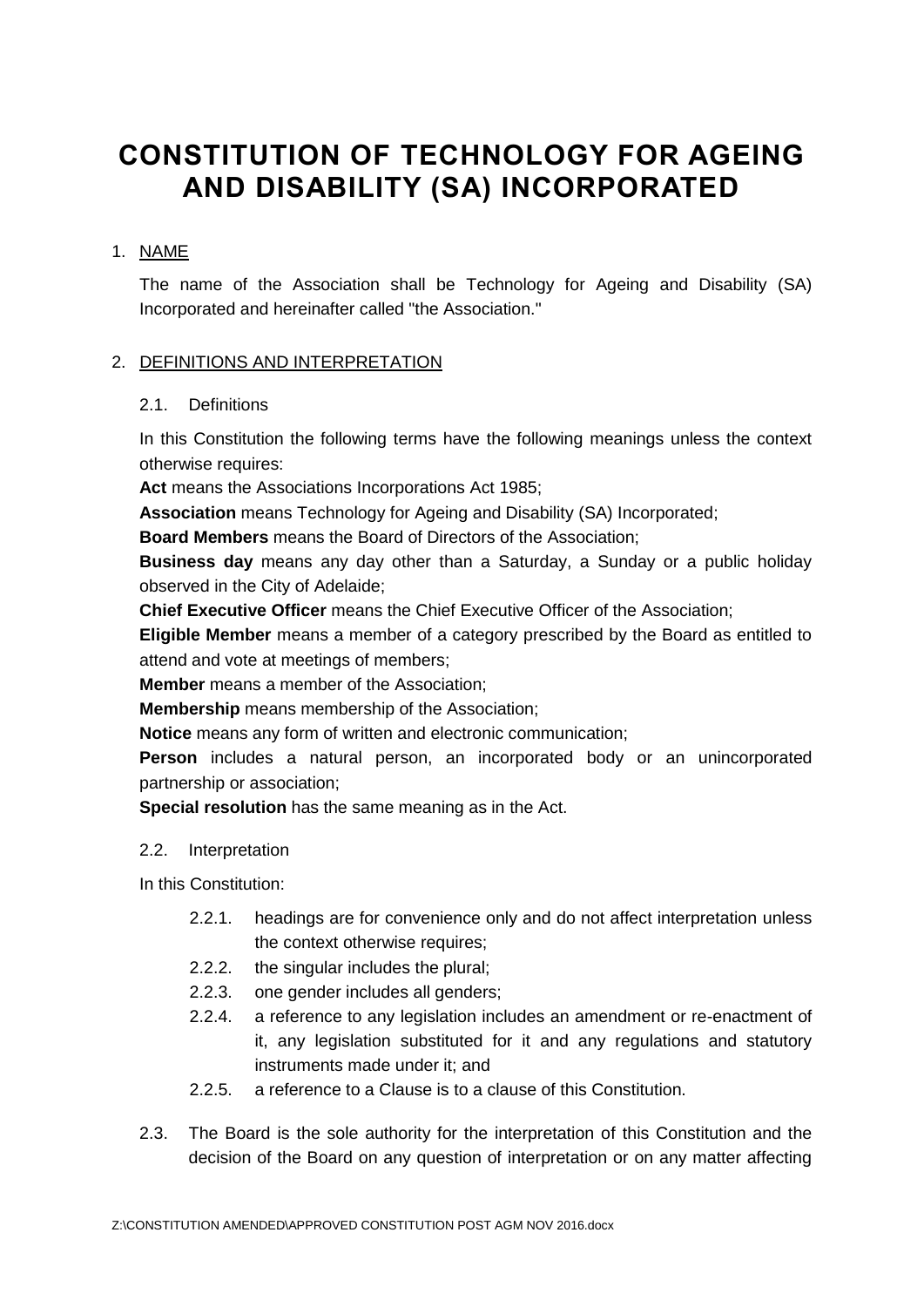the Association or member, for which no provision is made in this Constitution, is final and binding on all members.

#### 3. OBJECTS

- 3.1. Provide a technical service to people with disabilities and the aged and to other organisations dealing with such people.
- 3.2. Develop, construct, modify and manufacture assistive equipment for or give technical advice to people with disabilities and the aged.
- 3.3. Present the special needs of people with disabilities and the aged to relevant authorities, government or otherwise and to obtain financial or other support for the attainment of the objects of the Association.

#### 4. POWERS

For the purpose of carrying out its objects the Association may, subject to the Act and its rules:

- 4.1. purchase, take on lease or in exchange, hire or otherwise acquire any real or personal property which may be necessary or requisite for any of the purposes of the Association or capable of being conveniently used in connection with any of the objects of the Association provided that if the Association takes or holds any property subject to any trusts the Association shall only deal therewith in such manner as may by law be permitted from time to time having regard to such trusts;
- 4.2. use all forms of mass media in presenting the issues with respect to the aged and people with disabilities and of the Association to the public;
- 4.3. borrow any monies required for the purpose of the Association upon such security as may be determined, and to make, accept and endorse any negotiable instrument necessary therefore;
- 4.4. invest the monies of the Association from time to time available for such purpose and upon such security as may be determined;
- 4.5. correspond with bodies or individuals in other Australian States and elsewhere on any matter touching the interest of the Association;
- 4.6. purchase, acquire or establish a journal to inform members and others of the work and issues of the Association;
- 4.7. form auxiliaries to raise funds and thereby further the aims and objects of the Association;
- 4.8. hold meetings of members for discussion of problems of the aged and people with disabilities and ideas on technical aids

and to do all such other things as may be incidental to the attainment of the objects.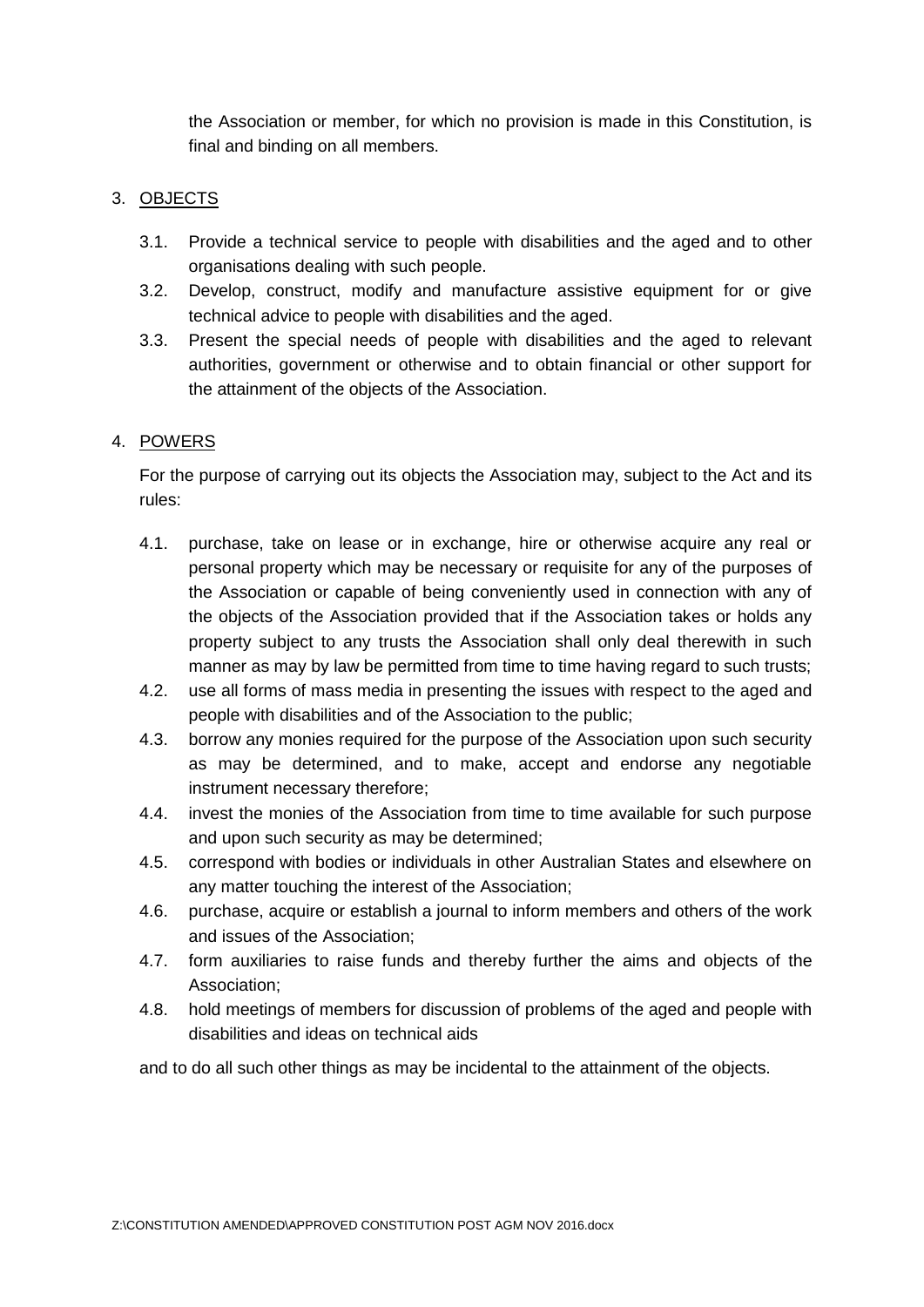#### 5. MEMBERSHIP

- 5.1. Categories of membership
	- 5.1.1. Membership of the Association consists of such category or categories of members as the Board determines.
	- 5.1.2. When making changing to membership categories the Board must take into account the rights and privileges of existing membership categories.
- 5.2. Member obligations
	- 5.2.1. The Board may determine from time to time:
		- 5.2.1.1. Membership fees (if any) payable by members and the manner and timing of payment;
		- 5.2.1.2. Other qualifications for membership.

#### 6. SUSPENSION AND CESSATION OF MEMBERSHIP

- 6.1. Suspension of membership
	- 6.1.1. Membership may be suspended by not less than a two-thirds majority vote at a Board or General Meeting.
	- 6.1.2. Any suspended member or member organisation may on not less than seven (7) days written notice require the suspension to be reconsidered at one subsequent General Meeting.
	- 6.1.3. The suspended member has the right to appeal this decision to a Membership Appeals Tribunal as per Clause [6.3](#page-5-0)
- 6.2. Cessation of membership:
	- 6.2.1. Resignation in writing delivered to the premises of the Association. Every member is at liberty to resign in writing from the Association at any time but until such resignation is received shall be held liable for his/her membership fee if any.
	- 6.2.2. Non-payment of membership fees, if any, outstanding for more than three months of their due date
	- 6.2.3. A member may be expelled from membership of the Association by the Board if, in the opinion of such Board, after affording such member an opportunity of offering the Board an explanation of his/her conduct either verbally or in writing as the Board may decide, the conduct of the member is such as to be detrimental to the best interests of the Association, provided that:
		- 6.2.3.1. the expelled member has the right to appeal this decision either to a Membership Appeals Tribunal as per Clause [6.3](#page-5-0) or to a Special General Meeting at which the matter can be discussed and voted upon;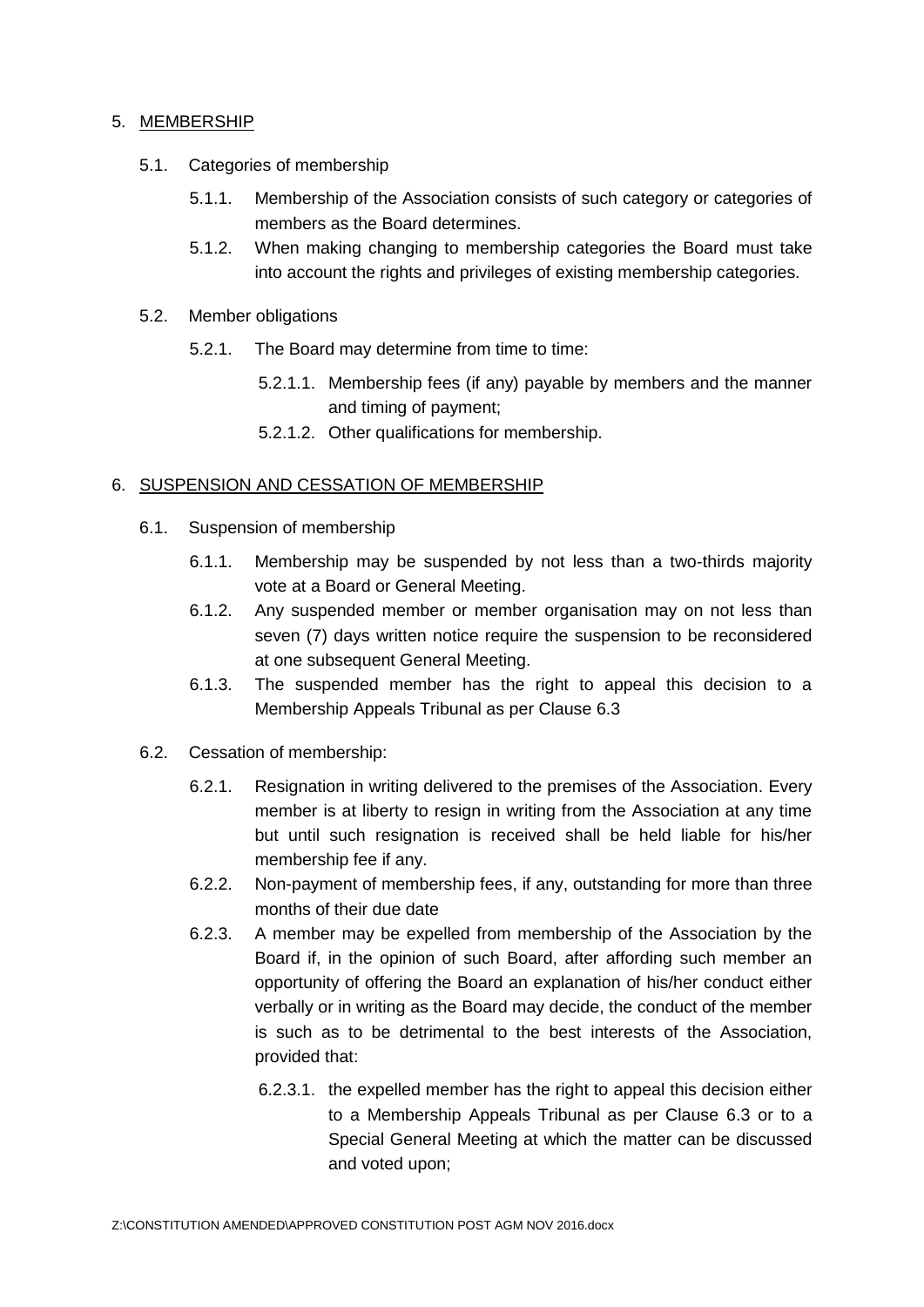- 6.2.3.2. such Special General Meeting is held within a period of twentyeight (28) days from the date of the decision of the Board to expel the member;
- 6.2.3.3. at such Special General Meeting the member whose expulsion is under consideration shall be allowed to offer an explanation of his/her conduct verbally or in writing at the option of such member;
- 6.2.3.4. the voting of such Special General Meeting shall be by ballot if not less than five members present so demand.
- <span id="page-5-0"></span>6.3. Membership Appeals Tribunal
	- 6.3.1. The Membership Appeals Tribunal is a tribunal established by the Board to determine appeals by members who have been suspended or expelled from the Association.
	- 6.3.2. Persons are appointed to the Membership Appeals Tribunal as determined by the Board.
	- 6.3.3. The Membership Appeals Tribunal will comprise three (3) persons who are not members of the Board.
	- 6.3.4. The Membership Appeals Tribunal will include at least one (1) member of the Association.
	- 6.3.5. The second and third members of the Tribunal need not be members of the Association but must have skills relevant to the conduct of the Tribunal.
	- 6.3.6. The Membership Appeals Tribunal will consider the appellant's appeal for resumption of membership and determine the extent to which it requires additional information from the appellant and the Association to enable a decision to be made to uphold or reject the appeal for membership to the association.
	- 6.3.7. The Membership Appeals Tribunal will communicate the decision to the appellant and the Board.
	- 6.3.8. In the event the Membership Appeals Tribunal rejects an appeal against expulsion then the appellant's membership will be cancelled at the date of the meeting at which the determination of the Board occurred to expel the member.
	- 6.3.9. In the event that the Membership Appeals Tribunal upholds the appeal by the appellant then the appellant's membership will be resumed without interruption.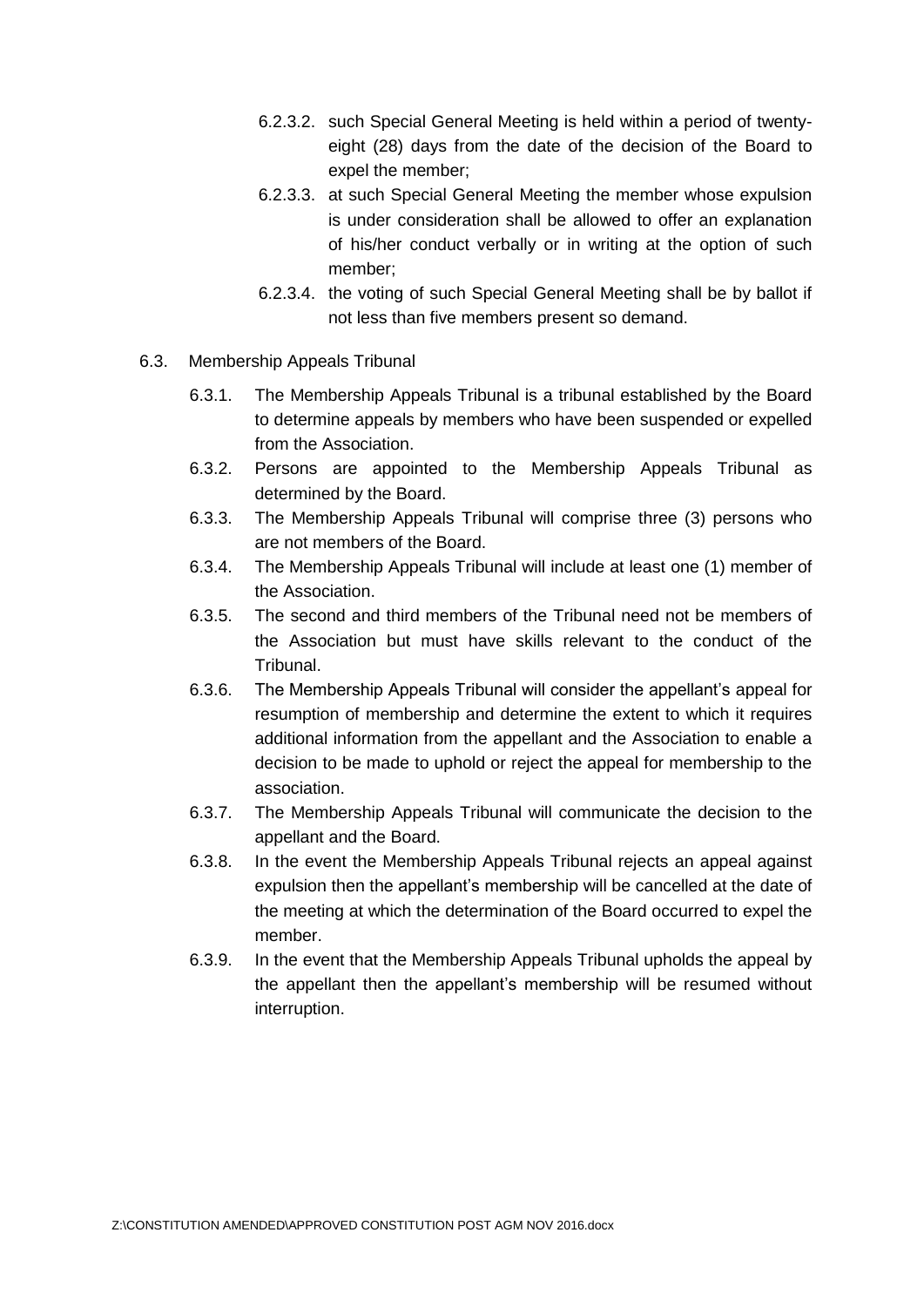#### 7. BOARD POWERS AND DUTIES

- 7.1. Number of Board Members
	- 7.1.1. The affairs of the Association shall be vested in the Board consisting of not less than six (6) members nor more than nine (9) members including the Chairperson.
	- 7.1.2. Vacancies unfilled or arising in the Board may be filled by the Board by co-opting a maximum of three (3) persons to fill those vacancies until the next Annual General Meeting. Co-opted members will have full voting rights. Co-opted members must nominate at the next available election to continue as a member of the Board.
	- 7.1.3. The Board may function validly with vacancies provided the number of members is no less than three (3).
- 7.2. Nomination and appointment
	- 7.2.1. No person shall be eligible to stand for election unless they:
		- 7.2.1.1. are a natural person who is an eligible member of the Association;
		- 7.2.1.2. are nominated on the appropriate form.
	- 7.2.2. One half of the first elected Board members shall be chosen by consensus or by lot to retire or seek re-election at the first Annual General Meeting following their election and thereafter the position of each elected Board member shall fall vacant on completion of a term of two (2) years.
	- 7.2.3. A retired Board member including the Chairperson shall be eligible to stand for re-election but must apply using the designated application form, provided that:
		- 7.2.3.1. the retiring Board member including the Chairperson has less than ten (10) cumulative years as a Board member;
		- 7.2.3.2. the retiring Board member including the Chairperson can renominate once this maximum has been reached only with approval from the Board prior to the Annual General Meeting;
		- 7.2.3.3. this nomination must also be accepted by members by separate vote at the Annual General Meeting before the vote for election of Board members.
- 7.3. No member of the Board shall be appointed to any salaried office of the Association.
- 7.4. The Board shall meet as often as may be required to conduct the business of the Association but not less than four (4) times in each financial year.
- 7.5. The quorum shall be one half the number of Board members plus one (1) and shall include members who participate in the meeting by telephone, Internet or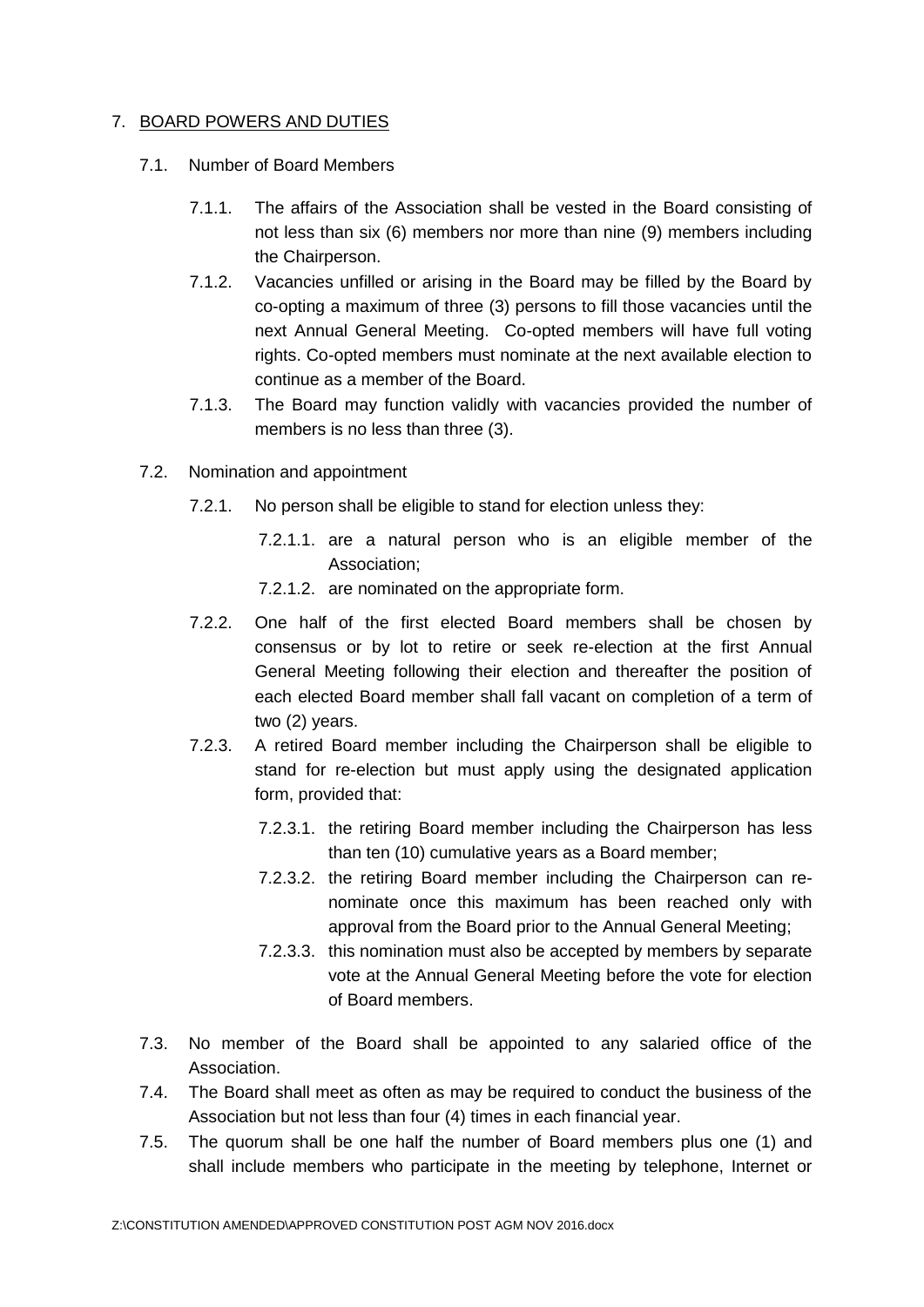other real-time means of communication. Should, within half an hour of the time set down for a meeting to commence, a quorum not be present, then the meeting should be adjourned to a place and a time within fourteen (14) days of the date of such meeting. If at such adjourned meeting a quorum not be present, then those members attending shall be deemed to be a quorum, provided the number of such members is not less than three (3).

- 7.6. The Chairperson or two other members of the Board shall have power to call a meeting of the Board. Notice of meetings shall be given at the previous Board meeting or by seven days' written notice distributed to all Board members or in an emergency by such other notice determined by the Chairperson.
- 7.7. A member of the Board shall cease to hold such office upon:
	- 7.7.1. resignation in writing;
	- 7.7.2. suspension as a member of the Association, following a resolution being passed by a two thirds majority of members present at a properly constituted Board meeting specially called for the purpose;
	- 7.7.3. absence for six (6) successive months from meetings held during that period without leave from the Board;
	- 7.7.4. ceasing to be a member of the Association;
	- 7.7.5. bankruptcy or making any arrangements of composition with creditors generally;
	- 7.7.6. mental illness or whose estate is liable to be dealt with under the law relating to mental health;
	- 7.7.7. death;
	- 7.7.8. direct or indirect interest in any commercial contract or proposed commercial contract with the Association.
- 7.8. The Board may appoint committees for specific purposes. These committees shall meet as they see fit or as directed by the Board representative who shall report to the Board.
- 7.9. The Board has the power to make and implement such rules/bylaws as considered necessary for the running of the Association providing that such rules/bylaws are not contrary to the Constitution nor are they contrary to the relevant Australian laws.
- 7.10. The Board is responsible for appointing the Chief Executive Officer of the Association with authorities as defined by the Board to run the Association on a daily basis.
- 7.11. In the event the position of Chief Executive Officer of the Association is vacant then the Board may appoint an Acting Chief Executive Officer and/or Management Committee to carry out the day to day business of the Association.
- 7.12. The Board undertakes all governance responsibilities as stated in this Constitution and the Act, including the following.

7.12.1. Exercising powers and discharging their duties with care and diligence.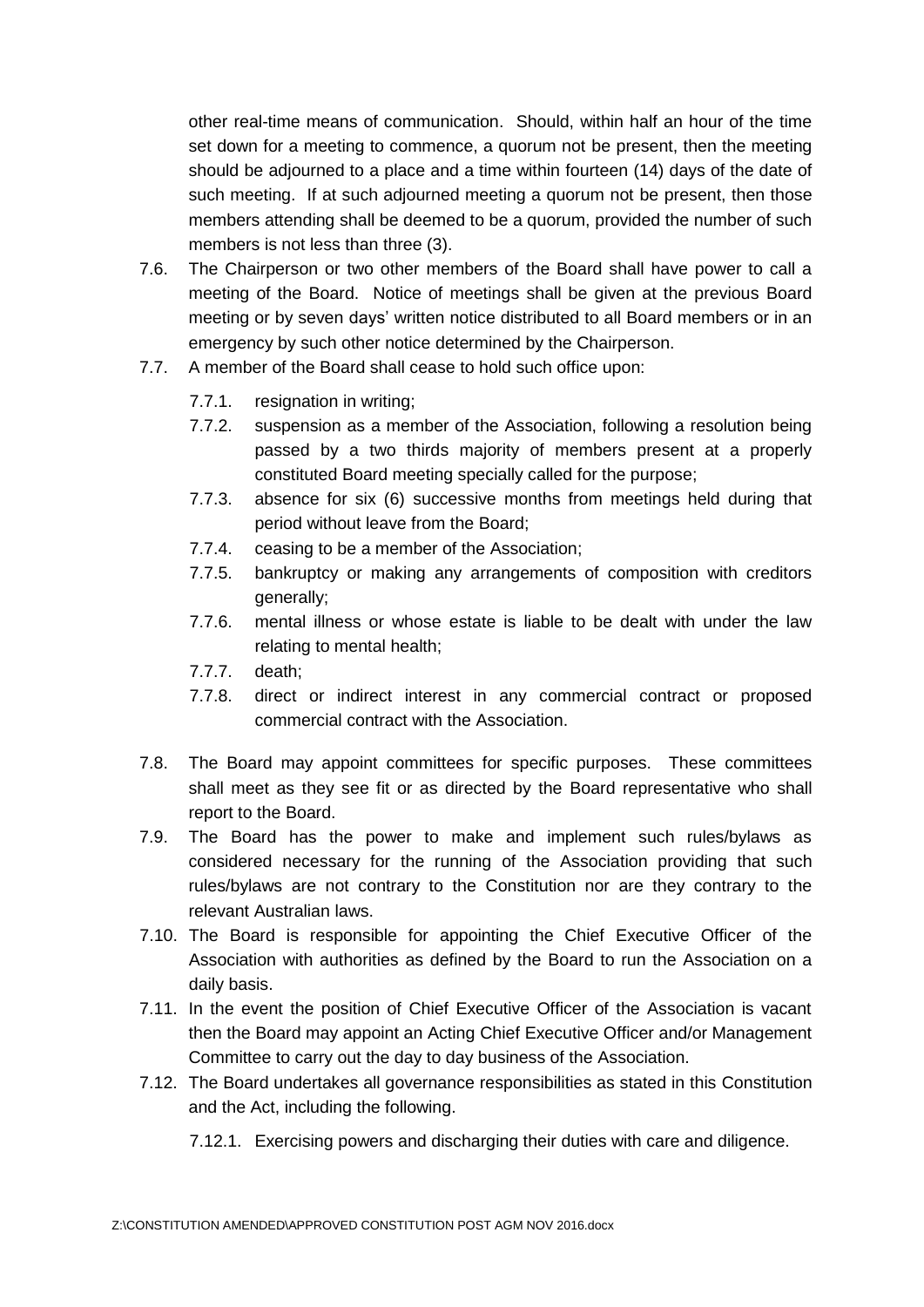- 7.12.2. Making judgements in good faith and for a proper purpose in line with the objects of the Association.
- 7.12.3. Not having material personal interest in the subject matter of the judgement.
- 7.12.4. Informing themselves about the subject matter of the judgement to the extent they reasonably believe to be appropriate.
- 7.12.5. Rationally believing that the judgement is in the best interests of the Association.
- 7.12.6. Meeting the governance and role requirements as specified in this clause and ensuring that they are able to competently and consistently apply relevant skills in achieving these requirements.
- 7.13. The Board may make relevant decisions by use of electronic communications provided all such decisions are ratified in the official minutes of the Board at the next Board meeting.
- 7.14. Chairperson
	- 7.14.1. The Chairperson shall be elected by the Board.
	- 7.14.2. The Chairperson shall chair Board and General Meetings except that in the absence of the Chairperson or at the request of the Chairperson or of a majority of the meeting another member may be elected as meeting chairperson.
	- 7.14.3. The Chairperson shall ensure that an agenda is prepared for Board and General Meetings.
	- 7.14.4. The Chairperson shall encourage full balanced participation in meetings by all members and shall decide on matters of order.
	- 7.14.5. The Chairperson shall act as Spokesperson unless an alternative Spokesperson has been appointed by the Board or a General Meeting. The Spokesperson shall make statements in accordance with previously agreed policy, or in an emergency following consultation with at least two members of the Board.

#### 7.15. Treasurer

- 7.15.1. The role of the Treasurer shall be undertaken by a Board member.
- 7.15.2. The Treasurer shall monitor the financial position of the Association and report on such to Board meetings.
- 7.15.3. The Treasurer shall ensure accounting records are maintained in accordance with generally accepted accounting standards.
- 7.15.4. The Treasurer shall cause to be prepared financial budgets and statements and shall submit a report on the finances to each Board Meeting.
- 7.15.5. The Treasurer shall present annual audited accounts to the Annual General Meeting.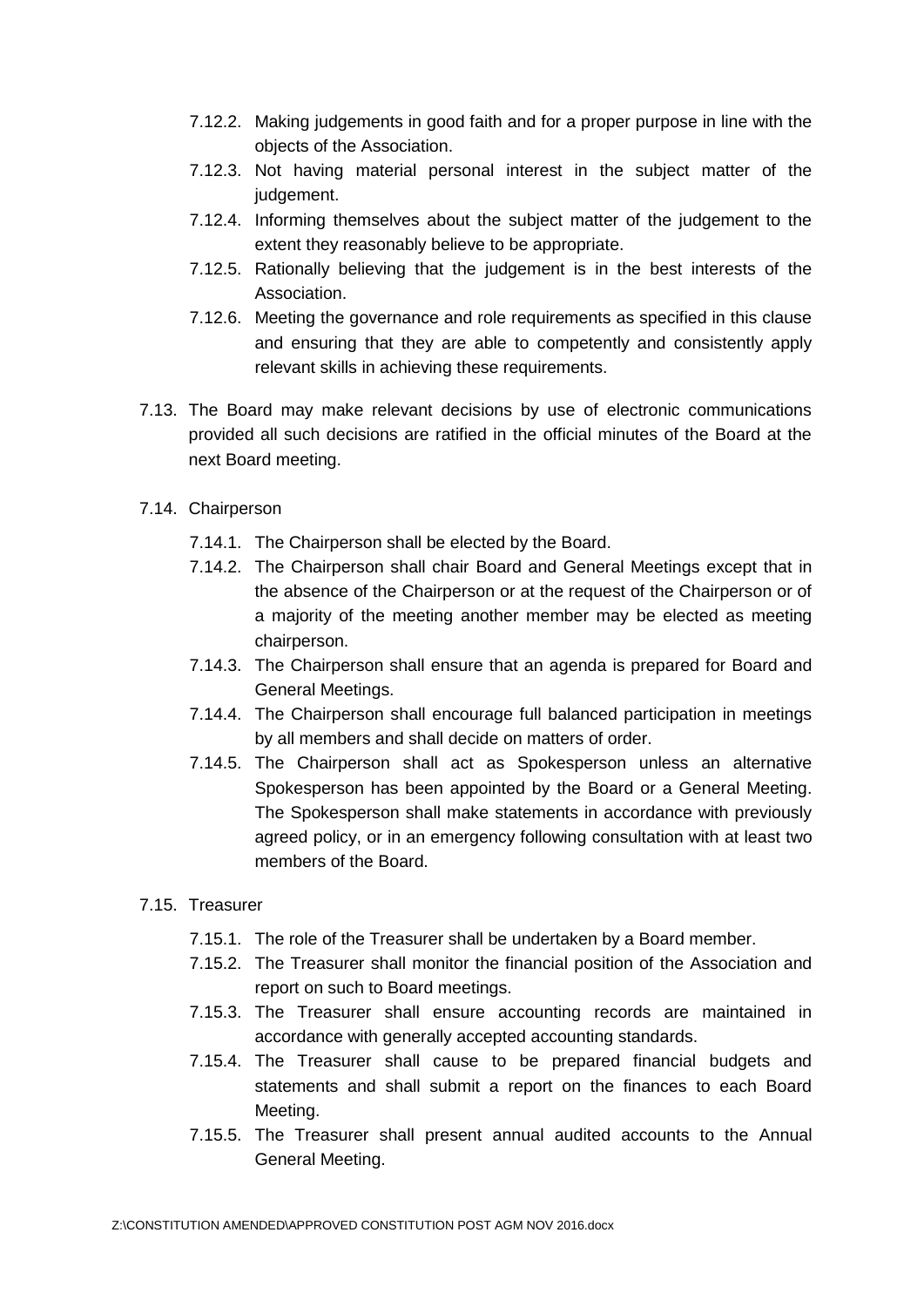- 7.15.6. The Treasurer's duties may be delegated to another person approved for this purpose by the Board.
- 7.16. Secretary
	- 7.16.1. The role of Secretary shall be undertaken by a Board member.
	- 7.16.2. The Secretary shall ensure meetings are held in accordance with the provisions of this Constitution.
	- 7.16.3. The Secretary shall cause records to be kept of the business of the Association including the Constitution and policies, records of members, a register of minutes of meetings and of notices, a file of correspondence, and records of submissions or reports made by or on behalf of the Association.
	- 7.16.4. The Secretary shall ensure that members are given reasonable notice of the date of any function held under the auspices of the Association.
	- 7.16.5. The Secretary's duties may be delegated to another person approved for this purpose by the Board.
- 7.17. Conflict of interest
	- 7.17.1. A member of the Board having a direct or indirect pecuniary interest in a contract or proposed contract, with the Association, must disclose the nature and extent of that interest to the Board as required by the Act, and shall not vote with respect to that contract or proposed contract.
	- 7.17.2. If a member of the Board becomes aware of a conflict or a potential conflict of interest in a contract or arrangement after it is made or entered into, the person shall disclose that interest as soon as is practicable or at the first Board meeting after the interest occurs.
	- 7.17.3. The member of the Board must disclose the nature and extent of his or her interest in the contract at the next Annual General Meeting of the Association.

#### 8. AUDITOR

- 8.1. An Auditor shall not be a member of the Association, a member of staff, or a close relative of a Board member or member of staff.
- 8.2. The Auditor or Auditors shall be nominated by the Board and appointed at the Annual General Meeting.
- <span id="page-9-1"></span>8.3. Subject to paragraph [8.4](#page-9-0) notice of the intention to nominate an auditor to replace the current auditor shall be given to the Secretary at least twenty-eight (28) days before the Annual General Meeting. The Secretary shall send a copy of the nomination to the current auditor at least seven days before the Annual General Meeting. The current Auditor shall be entitled to attend the Annual General Meeting if he/she so wishes to be heard at such meeting.
- <span id="page-9-0"></span>8.4. Where the current auditor submits his/her resignation, or notifies the Secretary of his/her intention not to seek re-election as Auditor, paragraph [8.3](#page-9-1) shall not apply.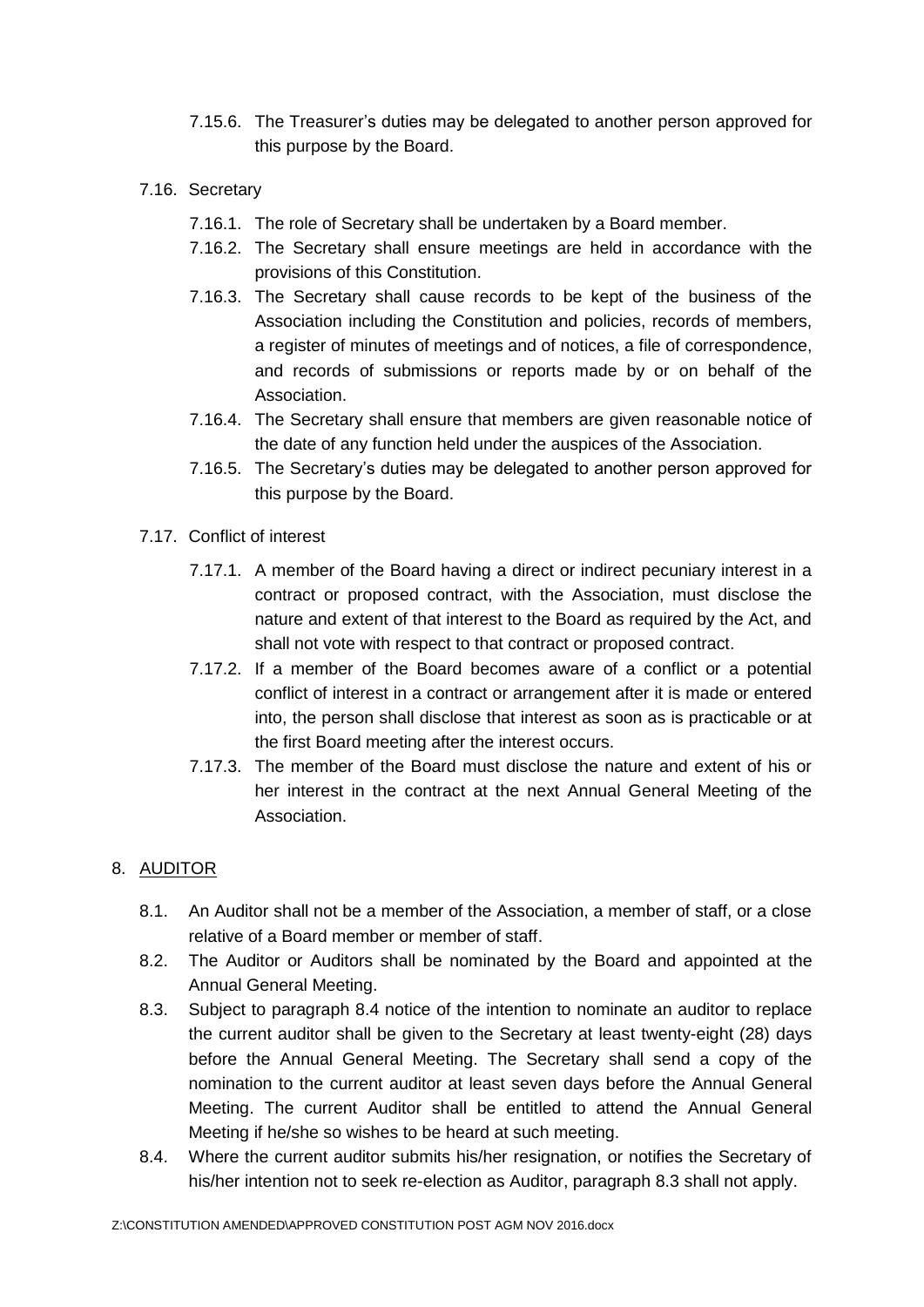#### 9. PUBLIC OFFICER

9.1. The Board must appoint, for the purposes of the Act, a Public Officer of the Association, who will hold office for such time as the Board decides.

#### 10. GENERAL MEETINGS

- 10.1. Written notice of not less than seven (7) days of all General Meetings shall be distributed to all members and displayed at any premises occupied by the Association.
- 10.2. Eligible members shall each be entitled to one vote in each ballot at any General Meeting at which they are present.
- 10.3. A quorum at any General Meeting shall be seven (7) eligible members or twothirds of the number of members of the Association whichever is less.
- 10.4. If at any General Meeting there is no quorum within thirty (30) minutes of the time appointed for the meeting the meeting shall be adjourned for a period not exceeding twenty-eight (28) days. The quorum for such adjourned meeting shall be reduced to five (5) eligible members failing which the meeting will lapse altogether.
- 10.5. Special General Meeting
	- 10.5.1. Any two (2) members of the Board may at any time convene a Special General Meeting of the Association.
	- 10.5.2. Special General Meetings shall also be convened by the Secretary, upon the written request of not less than five (5) per cent in number of the members of the Association and shall be held within a period of twentyeight (28) days from the date of receipt of the request.
- 10.6. Annual General Meeting
	- 10.6.1. The Annual General Meeting must be held at least once in each financial year and not more than five (5) months after the close of the financial year which shall be 30th June unless altered at a General Meeting.
	- 10.6.2. The business of the Annual General Meeting shall be to:

10.6.2.1. receive the Chairperson's report for the previous financial year;

- 10.6.2.2. receive the Treasurer's report and the audited financial statements for the previous financial year;
- 10.6.2.3. elect to the Board members who have been nominated using the appropriate form at least seven (7) days prior to the Annual General Meeting;
- 10.6.2.4. conduct any other business placed on the agenda by a member of the Association at least seven (7) days prior to the meeting.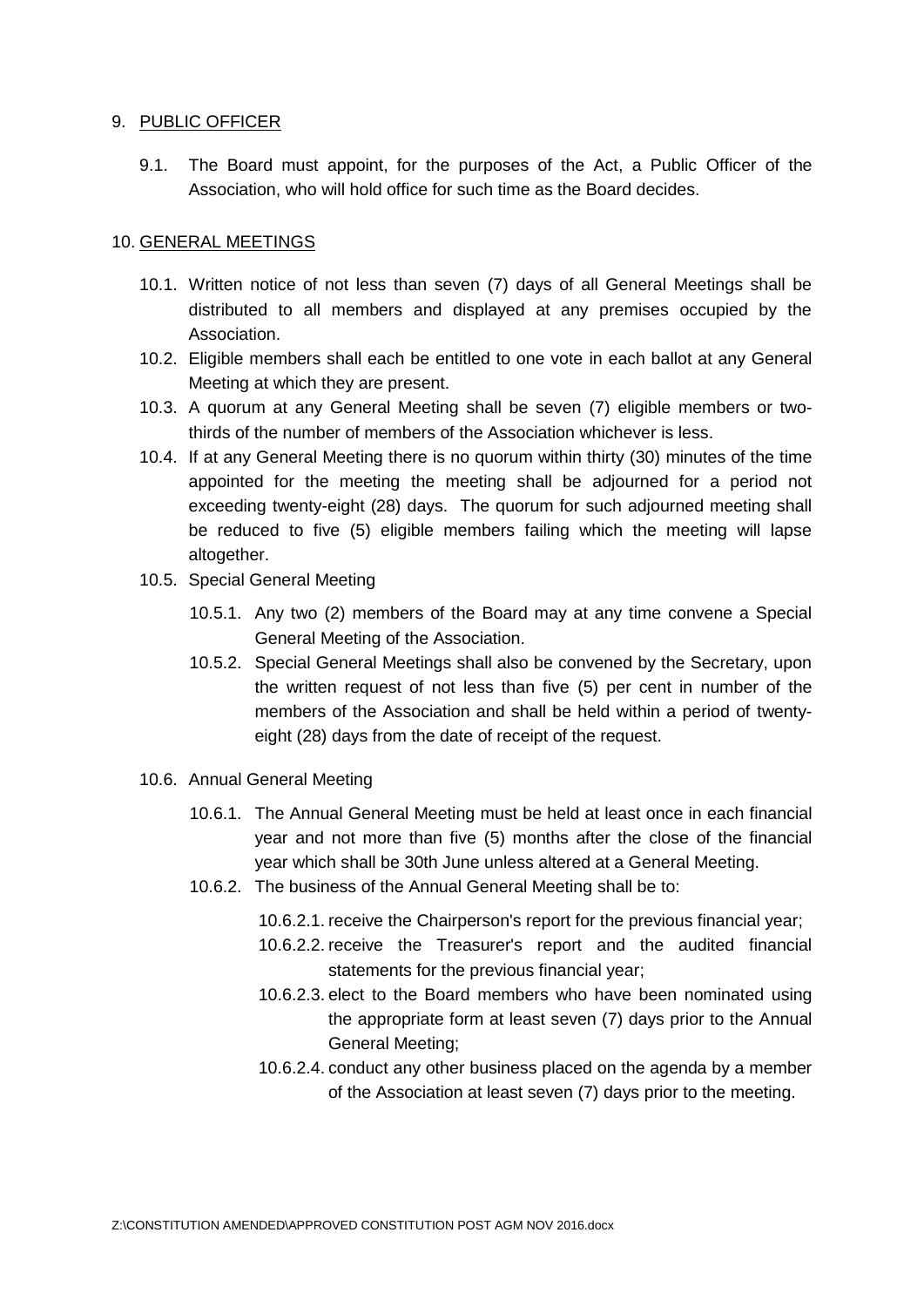#### 11. VOTING

- 11.1. Voting shall be by show of hands except that:
	- 11.1.1. any contested election at an Annual General Meeting or otherwise shall be by secret ballot;
	- 11.1.2. the meeting may, by show of hand, require any other vote to be by secret ballot.
- 11.2. Proxy voting
	- 11.2.1. Any eligible member may appoint another eligible member, who is a natural person, to be his or her proxy and attend and vote at any general meeting of the Association.
	- 11.2.2. Provision must be made for proxy votes to be identified and counted for ballots determined by show of hands.
	- 11.2.3. An instrument of proxy must be in such form as the Board determines from time to time and must be delivered or posted addressed to the Chief Executive Officer at the Association, or submitted electronically or otherwise in such manner as the Board allows, so as to be received at least three (3) clear business days before the date of the meeting to which it relates
- 11.3. The Chairperson at any meeting shall have a deliberative vote only.
- 11.4. A clear majority is required for any motion to pass. In the event of a tied vote the motion is defeated.
- 11.5. Persons with a special interest or knowledge relevant to the Association may be invited to attend any meeting and to speak at the discretion of the Chairperson but such persons do not have voting rights.

#### <span id="page-11-0"></span>12. MINUTES OF MEETINGS

- 12.1. Proper Minutes of all proceedings of General Meetings of the Association and of meetings of the Board shall be entered within one (1) month after the relevant meeting in minute books kept for the purpose.
- 12.2. The Minutes kept pursuant to this clause [12](#page-11-0) must be confirmed by the members of the Association or the members of the Board (as relevant) at a subsequent meeting.
- 12.3. The Minutes kept pursuant to this clause [12](#page-11-0) shall be signed by the Chairperson of the meeting at which the proceedings took place or by the Chairperson of the next succeeding meeting at which the Minutes are confirmed.
- 12.4. Where Minutes are entered and signed they shall, until the contrary is proved, be evidence that the meeting was convened and duly held, that all proceedings held at the meeting shall be deemed to have been duly held, and that all appointments made at a meeting shall be deemed to be valid.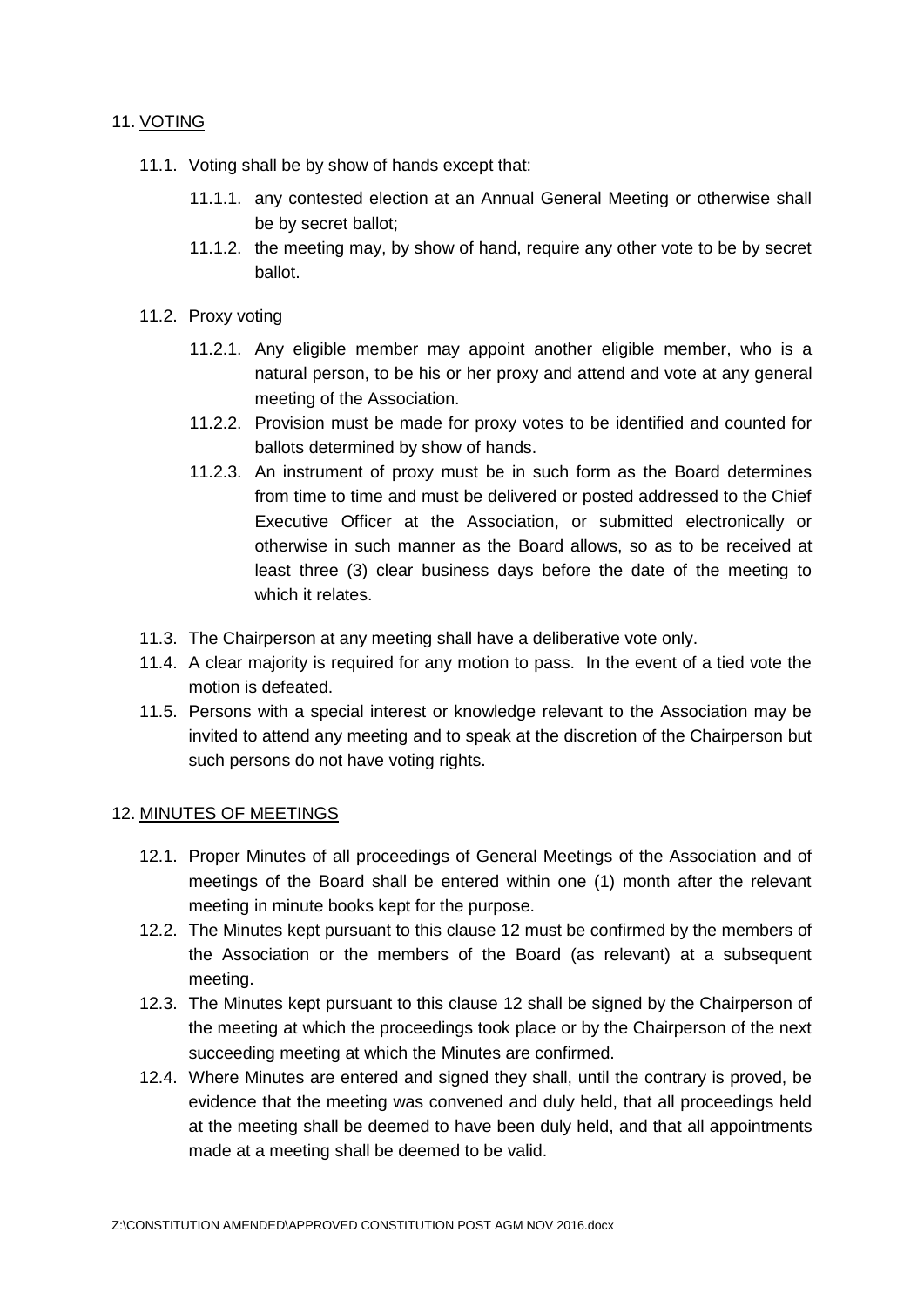12.5. The records of the Minutes are to be kept at the business premises of the organisation and are to be available to members upon request.

#### 13. AMENDMENT OF CONSTITUTION

- 13.1. This Constitution may be repealed, altered or amended by resolution of seventyfive (75) per cent of the number of members voting in person or by proxy at a General Meeting convened in accordance with this Constitution.
- 13.2. Written notice of the proposed repeal, alteration or amendment must be distributed to all members not less than twenty-one (21) days prior to the meeting.

#### 14. FINANCES AND PROPERTY

- 14.1. Members who by authority accept or incur any pecuniary liability on behalf of the Association shall be held indemnified against any personal loss in respect of such liability.
- 14.2. The income and capital of the Association shall be applied exclusively to the promotion of its objects and no portion shall be paid or distributed directly or indirectly to members or their associates except as bona fide remuneration of a member for services rendered or expenses incurred on behalf of the Association.

#### 15. DISSOLUTION

- 15.1. The Association shall be dissolved in the event of membership less than three (3) persons or upon the vote of seventy-five (75) per cent of members present at a Special General Meeting convened to consider such question. All members must be given no less than twenty-eight (28) days written notice of the Special General Meeting including notice of the proposed dissolution.
- <span id="page-12-1"></span>15.2. On dissolution any surplus assets including 'gift funds' defined in clause [16](#page-12-0) that remain after the Association is wound up must be distributed to one or more charities:
	- 15.2.1. with charitable purpose(s) similar to or inclusive of the purpose(s) of the Association; and
	- 15.2.2. which also prohibits the distribution of any surplus assets to its members to at least the same extent as the Association.
- <span id="page-12-2"></span>15.3. The decision as to the charity or charities to be given the surplus assets must be made by a special resolution of members at or before the time of winding up.

#### <span id="page-12-0"></span>16. DEDUCTIBLE GIFT RECIPIENT STATUS

16.1. If the Association's endorsement as a deductible gift recipient is revoked, (whether or not the Association is to be wound up), any surplus gift funds must be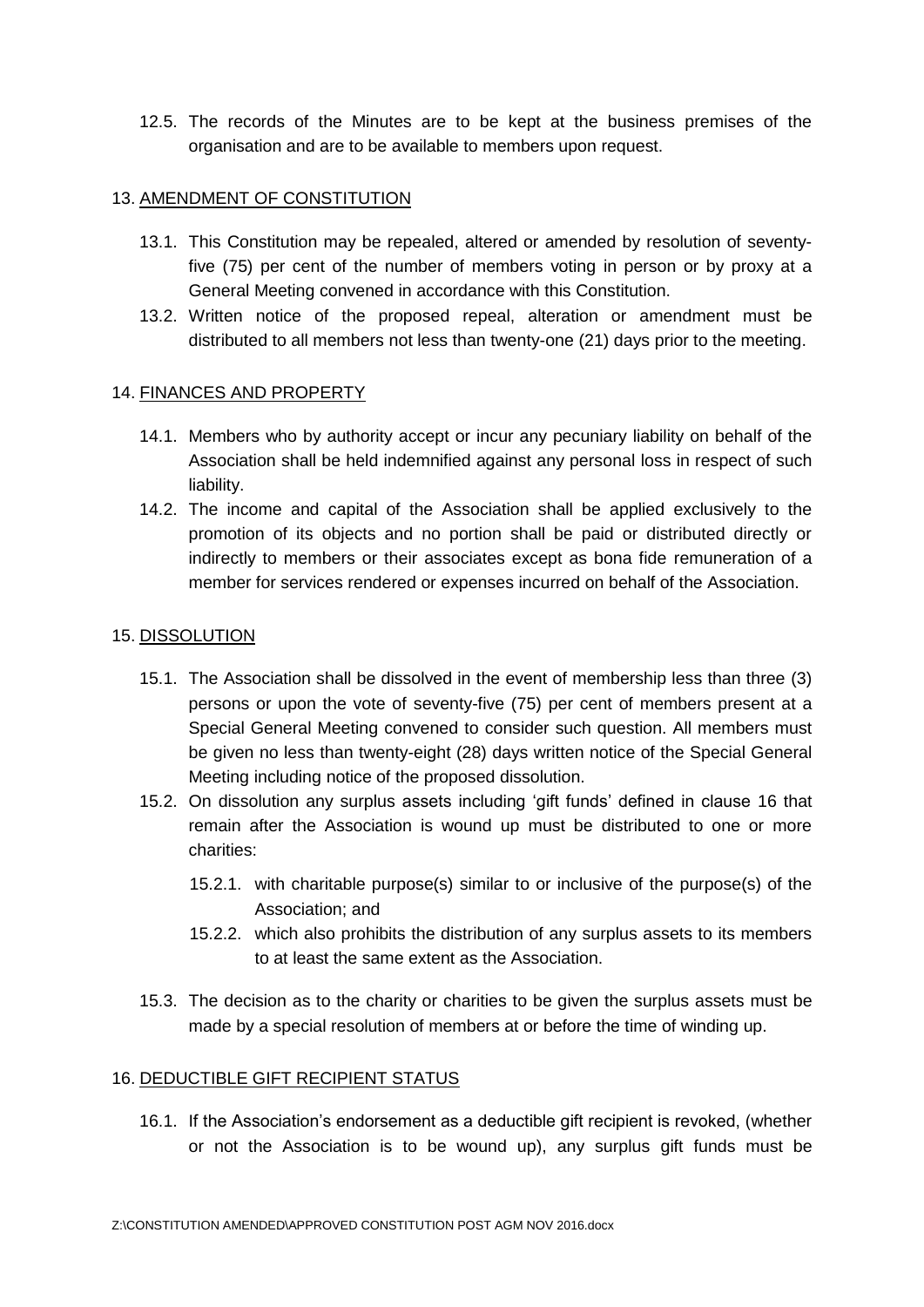transferred to one or more charities that meet the requirements of clauses [15.2.1](#page-12-1) and [15.2.2](#page-12-2) and that have deductible gift recipient status.

- 16.2. The decision as to the charity or charities to be given the surplus gift funds must be made by the Board.
- 16.3. For the purpose of this clause a gift fund means:
	- 16.3.1. gifts of money or property for the principal purpose of the fund or institution;
	- 16.3.2. contributions made in relation to an eligible fundraising event held for the principal purpose of the Association;
	- 16.3.3. money received by the Association because of such gifts and contributions.

#### 17. TRANSITIONAL PROVISIONS

- 17.1. This Constitution comes into force immediately after it has been adopted.
- 17.2. The adoption of this Constitution will not affect anything done or permitted under the former Constitution or any right or title approved, or obligation or liability incurred, or duty or restriction imposed before the adoption of this Constitution and will not interfere with the prosecution or affect the course or validity of any legal proceedings then pending, or otherwise, under the former Constitution.
- 17.3. All resolutions of the Board and all regulations of the Association made under the former Constitution and in force or current at the time of the adoption of this Constitution are to continue in full force and effect and may be rescinded, amended or repealed by the Board at any time.

#### 18. COMMON SEAL

- 18.1. The common seal shall be located at the office of the Association.
- 18.2. The common seal shall be affixed to any document requiring execution under the common seal of the Association following prior approval of and under the authority of the Board and in the presence of the Chairperson and one other Board member.
- 18.3. The Chief Executive Officer must keep records of the use of the common seal.

#### 19. REGULATIONS FOR MEMBERSHIP OF THE ASSOCIATION

19.1. The Board may from time to time make, amend and repeal regulations, not inconsistent with this Constitution, for the purposes of the Association.

#### <span id="page-13-0"></span>20. OPPRESSIVE OR PREJUDICIAL CONDUCT

20.1. Neither the Association nor the Board may conduct their affairs in a manner that is oppressive or unfairly prejudicial to, or unfairly discriminatory against, a member or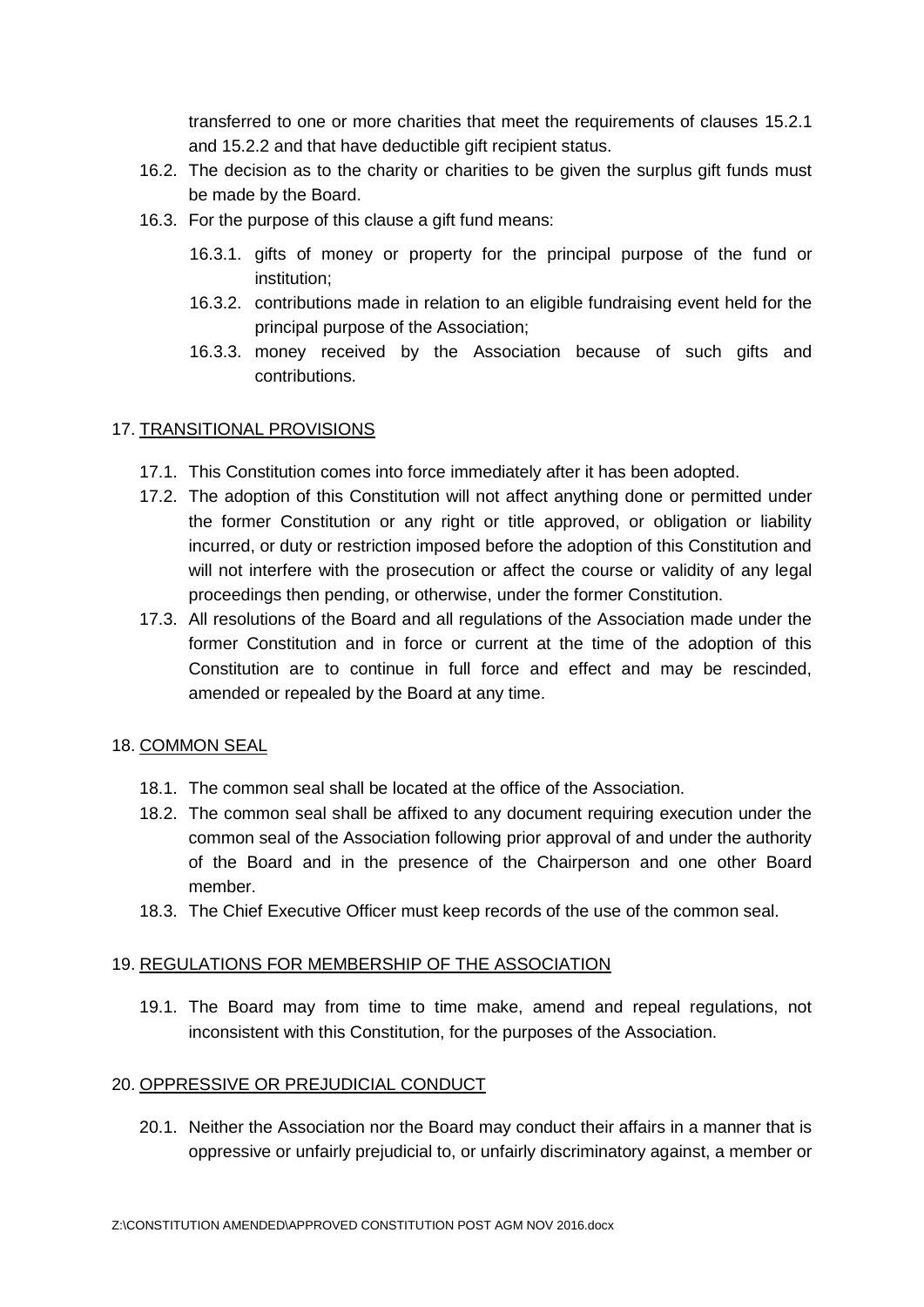members, or in a manner that is contrary to the interests of the members as a whole.

#### 21. PRESUMPTION OF VALIDITY

21.1. Subject to clause [20,](#page-13-0) all acts of and things done by the Board, or any member of the Board, for and on behalf of the association and in good faith, are to be taken to have been validly done notwithstanding that it may afterwards be discovered that some defect or irregularity existed in the manner or circumstances of such act or thing or in the appointment or election of the Board or of any member thereof.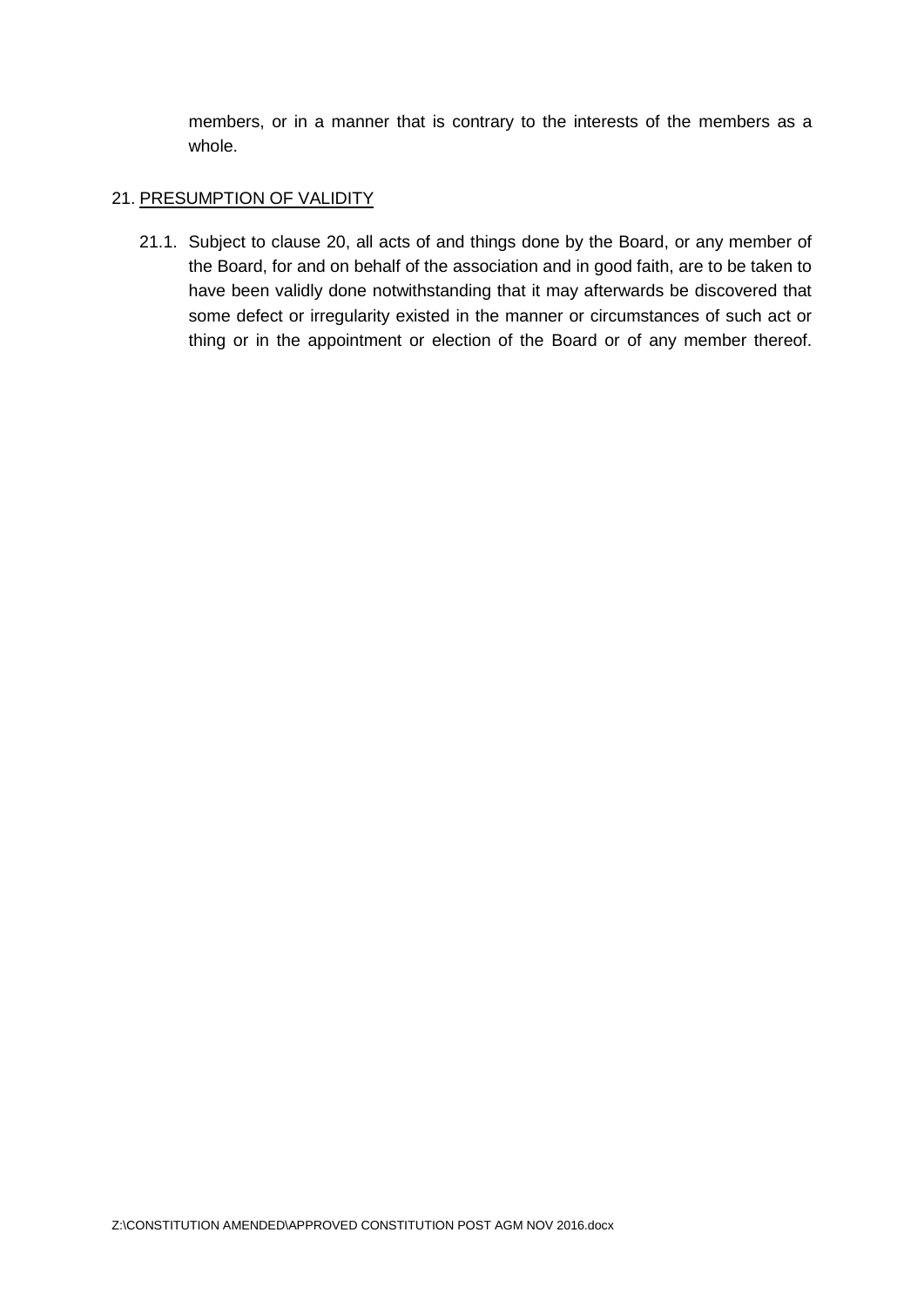### **REGULATIONS FOR MEMBERSHIP OF TECHNOLOGY FOR AGEING AND DISABILITY (SA) INCORPORATED**

#### 1. BACKGROUND

- 1.1. Clause 5 of the Association's Constitution empowers the Board to determine from time to time the category or categories of members of the Association. This will include such matters as:
	- 1.1.1. membership fees (if any) payable by members and the manner of payment;
	- 1.1.2. qualifications for membership;
	- 1.1.3. the rights, privileges and obligations of members and categories of members; and
	- 1.1.4. which category or categories of members are eligible members.
- 1.2. These regulations set out the Board's current determination on the matters described above.

#### 2. INTERPRETATION

- 2.1. In these regulations:
	- 2.1.1. terms (not otherwise defined in these regulations) have the same meaning as given in the Constitution;
	- 2.1.2. **Association** means Technology for Ageing and Disability (SA) Incorporated;
	- 2.1.3. **Constitution** means the constitution of Technology for Ageing and Disability (SA) Incorporated;
	- 2.1.4. **Membership Table** means the table set out in Appendix 1.

#### 3. CATEGORIES OF MEMBERSHIP

- 3.1. The Board has determined that the Association's membership consists of the categories of members set out in the Membership Table.
- 3.2. A person may be a member of the Association in one or more categories of membership. If a person qualifies as a member of more than one category of membership, the person is entitled to the rights and privileges, and is subject to the obligations and fees, applicable for all such categories.
- 3.3. Members shall be natural persons or organisations that have been approved by the Association and have agreed to accept the objects and paid the prescribed membership fees if any.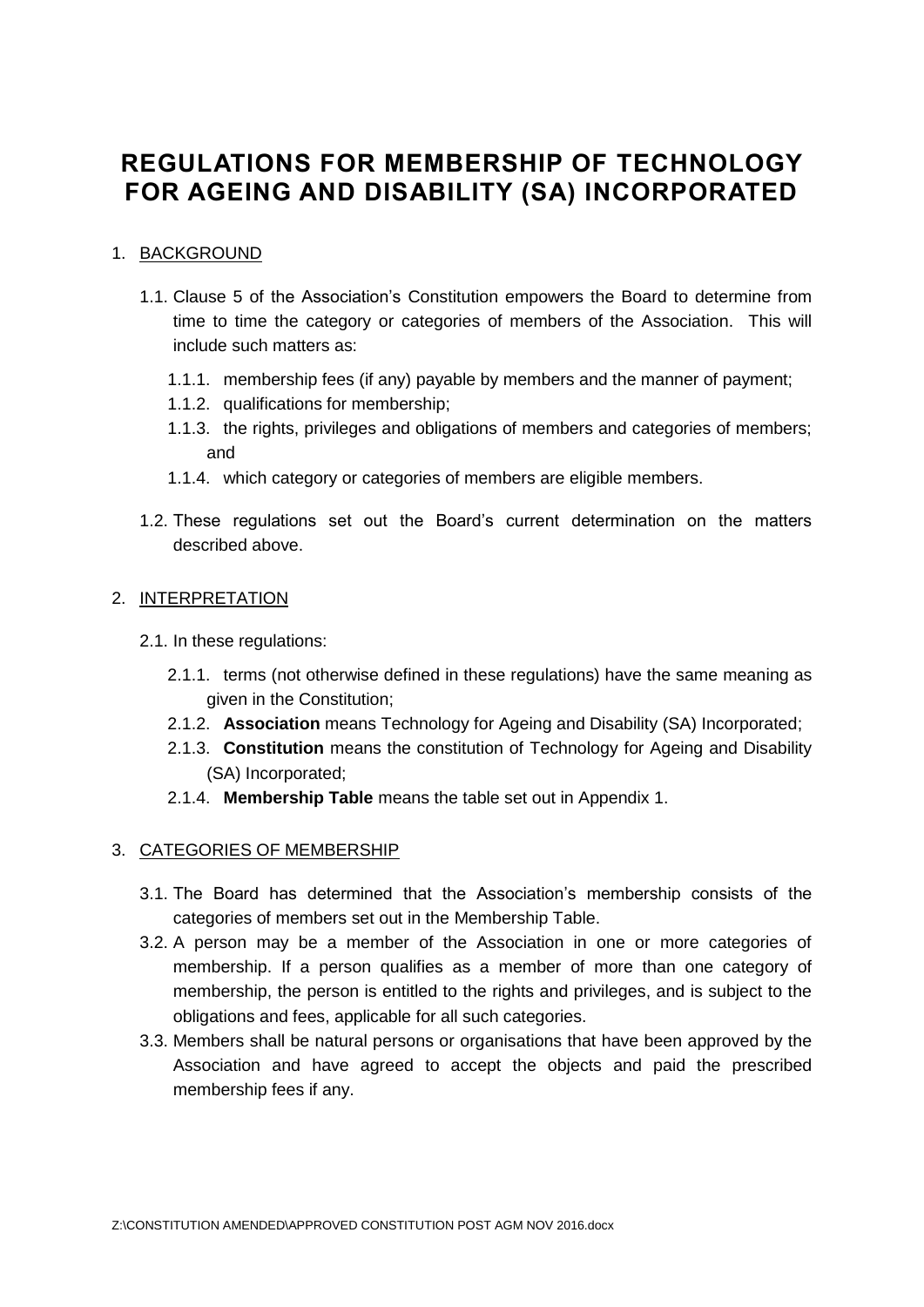#### 4. APPLICATION FOR MEMBERSHIP

- 4.1. The Board has determined that in order to be admitted as a member of the Association a person or organisation must meet the requirements set out in the "Application for Membership" row in the Membership Table.
- 4.2. Applicants for all categories of membership must be endorsed by two (2) current members.
- <span id="page-16-0"></span>4.3. Applicants for membership must be interviewed by two (2) persons approved by the Board.
- 4.4. Applications for membership will be decided by the Board following receipt of the application, provided that the applicant has been interviewed as per [4.3](#page-16-0) of this Regulation.
- 4.5. If requested by the applicant within two (2) weeks of a membership application being rejected by the Board written advice will be provided stating the reasons.
- 4.6. The applicant shall not have the right to appeal the decision of the Board, but may submit a new application that provides additional information as appropriate.

#### 5. SUSPENSION OF MEMBERSHIP

5.1. If at any time a person or organisation remains a member of the Association (in a particular membership category), but no longer meets the qualifications for membership for that category, the rights and privileges of that member (as set out in the Membership Table) are suspended until such time as the member ceases to be a member, or again meets the qualifications for membership.

#### 6. ELIGIBLE MEMBERS

6.1. The categories of members who are eligible members as defined in the Constitution of the Association are as set out in the Membership Table.

#### 7. FEES

7.1. The Board has determined that the membership fees payable by members (and the manner of payment) are set out in the Membership Table.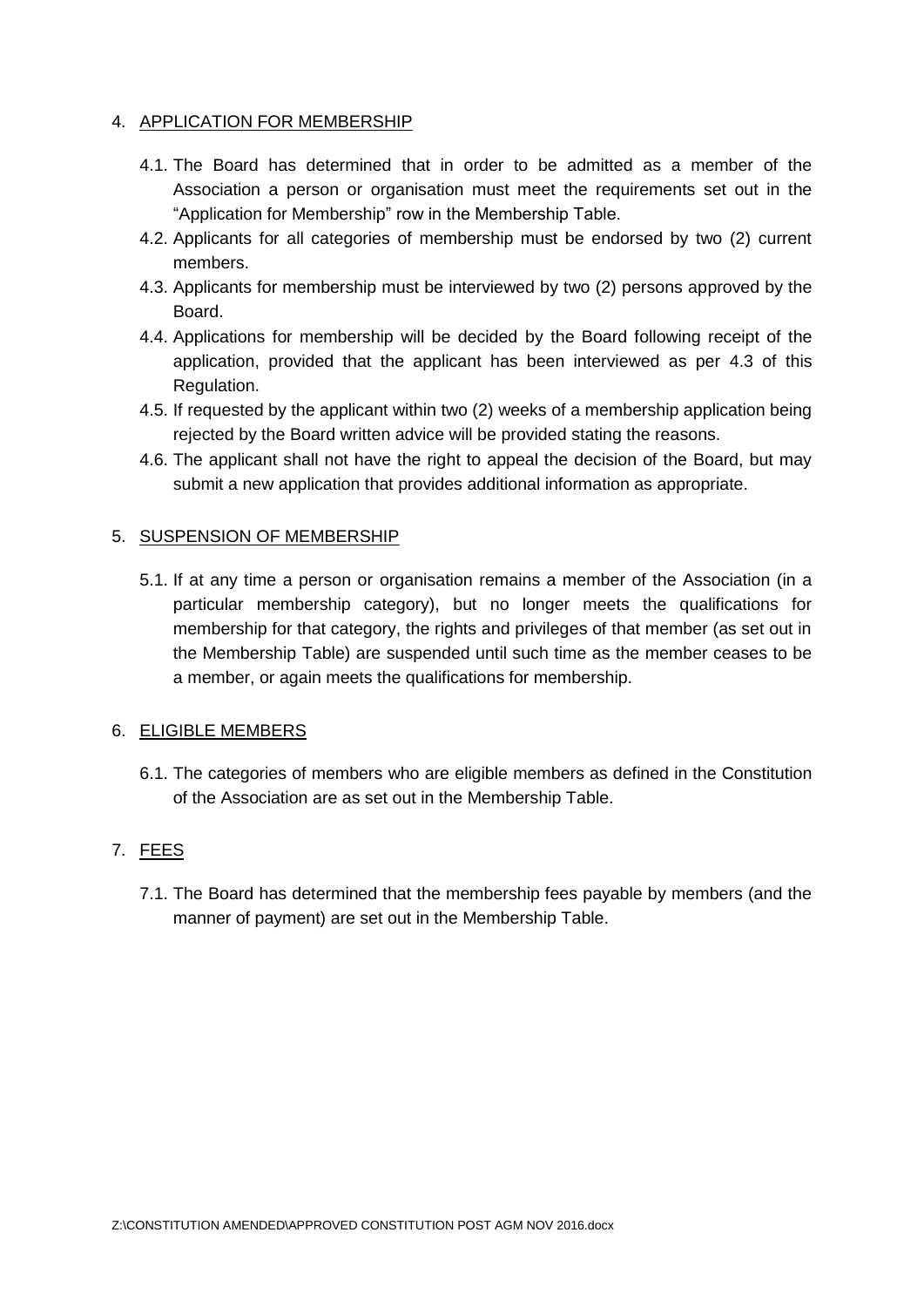#### **APPENDIX 1 MEMBERSHIP TABLE**

| <b>Categories</b><br>оf<br>members                            | <b>Individual</b>                                                     | Organisational                                                                                                                                        | Life                                                                                               | Honorary                                                                                                                               |
|---------------------------------------------------------------|-----------------------------------------------------------------------|-------------------------------------------------------------------------------------------------------------------------------------------------------|----------------------------------------------------------------------------------------------------|----------------------------------------------------------------------------------------------------------------------------------------|
| <b>Description</b>                                            | Natural persons who support or<br>provide services to the Association | Organisations and companies which<br>have expressed support for the<br>Association's objects                                                          | Individual members who have given<br>ten years or more of continuous<br>service to the Association | Individuals or organisations that are<br>recognised<br>having<br>as<br>given<br>exemplary or commendable service<br>to the Association |
| <b>Application</b><br>for<br><b>Membership</b>                | By application on the prescribed<br>form                              | By application on the prescribed<br>form                                                                                                              | On completion of ten years' service<br>as an Individual member                                     | By nomination and approval of the<br><b>Board</b>                                                                                      |
| Eligible<br>Member?<br>(As per definition<br>in Constitution) | <b>Yes</b>                                                            | <b>Yes</b><br>An Organisational member shall be<br>represented by one member or one<br>employee who is authorised to<br>speak and vote on its behalf. | Yes                                                                                                | Yes if the Honorary member was an<br>eligible member at the time of the<br>award of Honorary membership,<br>otherwise No               |
| <b>Fees</b>                                                   | As determined by the Board                                            | As determined by the Board                                                                                                                            | Nil                                                                                                | Nil                                                                                                                                    |